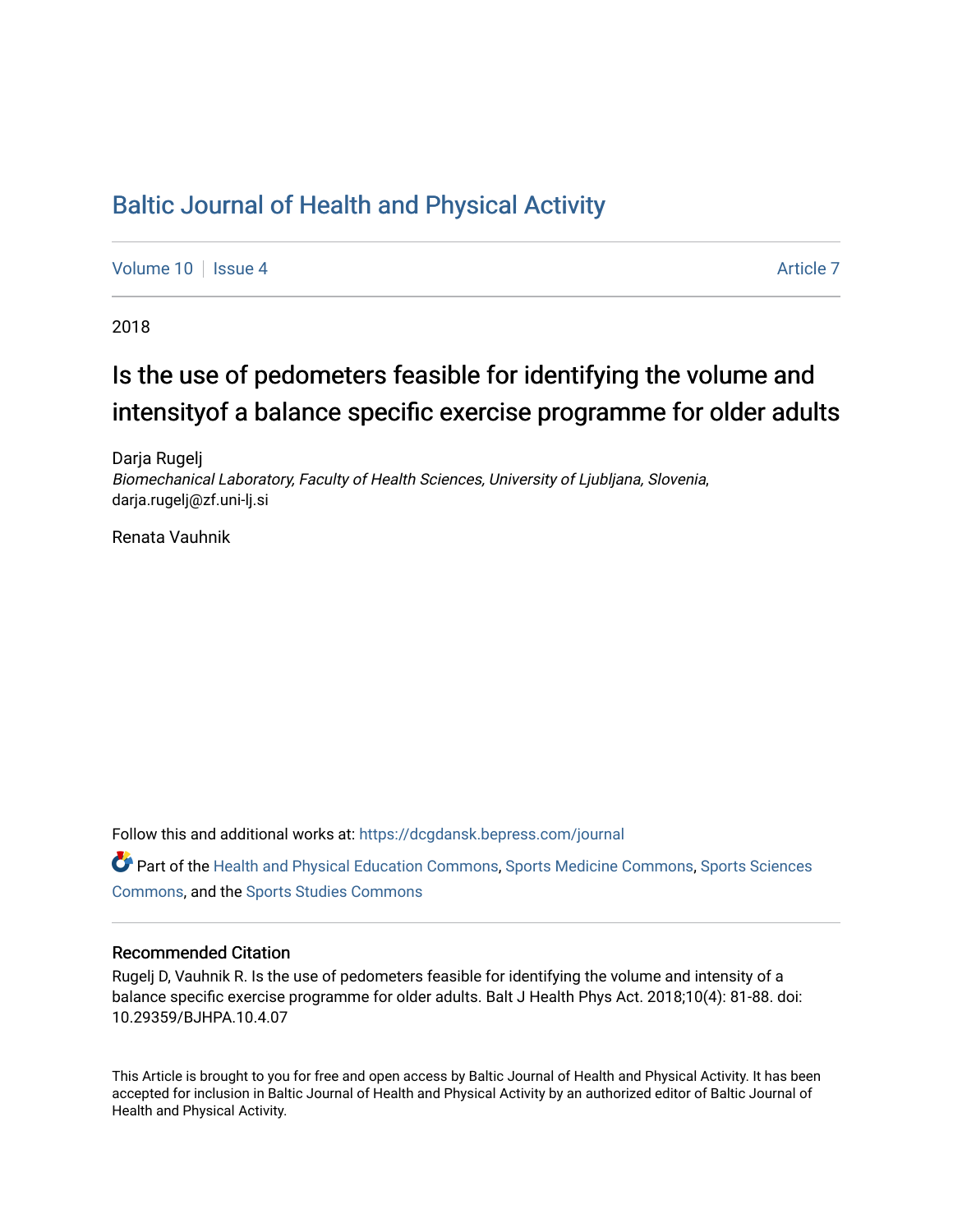**doi: 10.29359/BJHPA.10.4.07**

# **Is the use of pedometers feasible for identifying the volume and intensity of a balance specific exercise programme for older adults**

**Authors' Contribution:**

**A** Study Design

**B** Data Collection **C** Statistical Analysis

**D** Data Interpretation

**E** Manuscript Preparation

**F** Literature Search

**G** Funds Collection

Darja Rugelj<sup>1 ABCDEFG</sup>, Renata Vauhnik<sup>1, 2 ABCDEFG</sup>

<sup>1</sup> Biomechanical Laboratory, Faculty of Health Sciences, University of Ljubljana, Slovenia

2 Arthron, Institute for Joint and Sports Injuries, Celje, Slovenia

| abstract                     |                                                                                                                                                                                                                                                                                                                                                                                          |
|------------------------------|------------------------------------------------------------------------------------------------------------------------------------------------------------------------------------------------------------------------------------------------------------------------------------------------------------------------------------------------------------------------------------------|
| Background:                  | Exercise programmes consisting of stepping were found to significantly reduce incidence of falls in the<br>elderly. The aim of this case study was to evaluate the feasibility of step counts and to identify a specific<br>dose, i.e. the amount and intensity of stepping during a multicomponent balance specific exercise<br>programme.                                              |
| <b>Material and methods:</b> | Thirty fit community-dwelling older adults (69.7 $\pm$ 6.2 years) participated in the study. The number of<br>steps and the intensity of stepping per training unit was recorded with StepWatch pedometers.                                                                                                                                                                              |
| <b>Results:</b>              | The average recorded number of steps per one-hour training unit was $1100 \pm 215$ . The intensity level<br>of the activity was on average high for 43.6 $\pm 16.6\%$ of the unit time and moderate for 45.9 $\pm 14.2\%$ of<br>the unit time, whereas only $9.9\% \pm 3.9$ of the unit time was in the low level range.                                                                 |
| <b>Conclusions:</b>          | The use of pedometers, i.e. step counts, is feasible to monitor the intensity of the training as well as the<br>volume and progression if needed for the balance specific exercise programmes. Additionally, this case<br>study demonstrates that balance specific exercise programme can be organised in the way to facilitate<br>balance by means of volitional and reactive stepping. |
| Kev words:                   | step count, balance training, elderly.                                                                                                                                                                                                                                                                                                                                                   |

#### **article details**

|                               | Article statistics: Word count: 2,437; Tables: 2; Figures: 0; References: 33                                                                                                                                                                                                                                                                                                                                                                                                                                                                                                                                                                                                                                                                                                                                                                                  |  |  |
|-------------------------------|---------------------------------------------------------------------------------------------------------------------------------------------------------------------------------------------------------------------------------------------------------------------------------------------------------------------------------------------------------------------------------------------------------------------------------------------------------------------------------------------------------------------------------------------------------------------------------------------------------------------------------------------------------------------------------------------------------------------------------------------------------------------------------------------------------------------------------------------------------------|--|--|
|                               | Received: April 2018; Accepted: October 2018; Published: December 2018                                                                                                                                                                                                                                                                                                                                                                                                                                                                                                                                                                                                                                                                                                                                                                                        |  |  |
|                               | Full-text PDF: http://www.balticsportscience.com                                                                                                                                                                                                                                                                                                                                                                                                                                                                                                                                                                                                                                                                                                                                                                                                              |  |  |
| Copyright                     | © Gdansk University of Physical Education and Sport, Poland                                                                                                                                                                                                                                                                                                                                                                                                                                                                                                                                                                                                                                                                                                                                                                                                   |  |  |
| Indexation:                   | Celdes, Clarivate Analytics Emerging Sources Citation Index (ESCI), CNKI Scholar (China National Knowledge<br>Infrastructure), CNPIEC, De Gruyter - IBR (International Bibliography of Reviews of Scholarly Literature in<br>the Humanities and Social Sciences), De Gruyter - IBZ (International Bibliography of Periodical Literature in<br>the Humanities and Social Sciences), DOAJ, EBSCO - Central & Eastern European Academic Source, EBSCO -<br>SPORTDiscus, EBSCO Discovery Service, Google Scholar, Index Copernicus, J-Gate, Naviga (Softweco, Primo<br>Central (ExLibris), ProQuest - Family Health, ProQuest - Health & Medical Complete, ProQuest - Illustrata: Health<br>Sciences, ProQuest - Nursing & Allied Health Source, Summon (Serials Solutions/ProQuest, TDOne (TDNet),<br>Ulrich's Periodicals Directory/ulrichsweb, WorldCat (OCLC) |  |  |
| <b>Funding:</b>               | This research received the financial support from the Slovenian Research Agency (research core funding No.<br>P3-0388).                                                                                                                                                                                                                                                                                                                                                                                                                                                                                                                                                                                                                                                                                                                                       |  |  |
| <b>Conflict of interests:</b> | Authors have declared that no competing interest exists.                                                                                                                                                                                                                                                                                                                                                                                                                                                                                                                                                                                                                                                                                                                                                                                                      |  |  |
| <b>Corresponding author:</b>  | Corresponding author: Darja Rugelj PhD, University of Ljubljana, Faculty of Health Sciences, Biomechanical Laboratory,<br>Zdravstvena pot 5, 1000 Ljubljana, Slovenia; e-mail: darja.rugelj@zf.uni-lj.si; phone no.: + 386 1 300 11 44; fax:<br>$+38613001119.$                                                                                                                                                                                                                                                                                                                                                                                                                                                                                                                                                                                               |  |  |
| <b>Open Access License:</b>   | This is an open access article distributed under the terms of the Creative Commons Attribution-Non-commercial<br>4.0 International (http://creativecommons.org/licenses/by-nc/4.0/), which permits use, distribution, and<br>reproduction in any medium, provided the original work is properly cited, the use is non-commercial and is<br>otherwise in compliance with the license.                                                                                                                                                                                                                                                                                                                                                                                                                                                                          |  |  |
|                               |                                                                                                                                                                                                                                                                                                                                                                                                                                                                                                                                                                                                                                                                                                                                                                                                                                                               |  |  |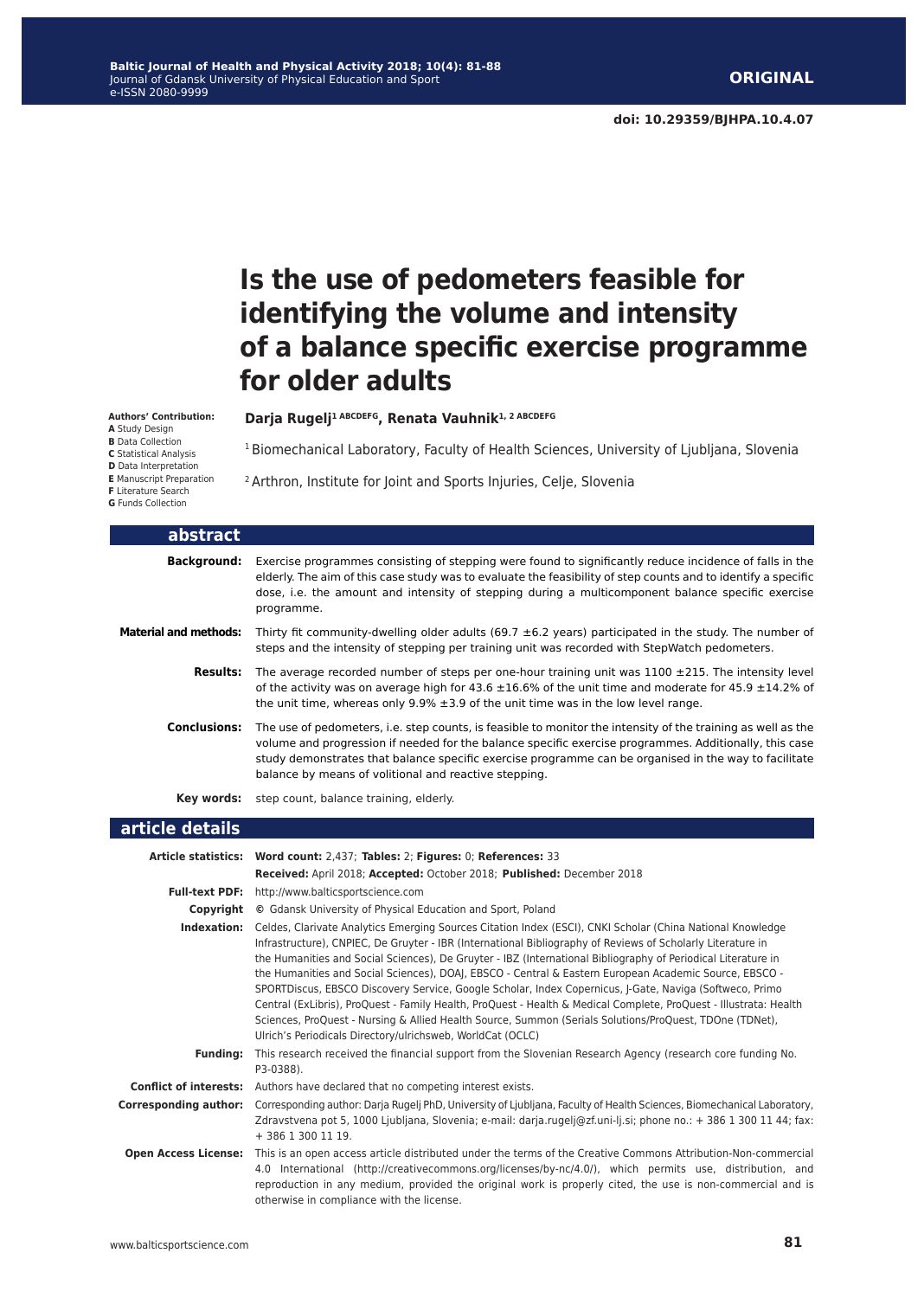#### **introduction**

An increasing number of elderly adults, their need to sustain an active and healthy lifestyle, increasing costs for rehabilitation after falls are the principal driving force for policy makers, health authorities and clinicians to allocate financial and human resources to find effective programmes for fall prevention and balance enhancement or maintenance. Regular physical exercise has demonstrated its beneficial effect on increasing functional capacity [1], mobility [2], balance [3] and gait [4]. Various exercise programmes for balance enhancement or maintenance have been proposed and evaluated. There is no agreement in the literature regarding frail or fit community-dwelling older adults as to what kind of exercise intervention is the most effective for balance enhancement and fall prevention. Sherrington et al. [5] concluded that balance specific exercises, i.e. those programmes that challenge balance, are the most effective for fall prevention. Types of effective balance specific exercise programmes vary considerably: exercises on unstable and compliant surface [6, 7, 8] , dance [9], dual tasking [10] and multicomponent exercise programme [11, 12]. The results on the efficacy of multicomponent exercise programmes are conflicting, some authors reported their superiority compared to other types of exercise [1], while others concluded that multicomponent exercise programmes are not effective for enhancing stability of the centre of pressure (CoP) [13].

Based on the system framework, balance has nine components that are described by Sibley et al. [14]: static stability, underlying motor systems, functional stability limits, verticality, reactive postural control, anticipatory postural control, dynamic stability, sensory integration and cognitive influences. It is only logical that the majority of the components are to be addressed in a multicomponent exercise programme. In a recent review, Okubo et al. [15] reported that exercise programmes that contain stepping as a key component improved reaction time, gait speed, balance function and significantly reduced (as compared to the other programmes) the number of falls of older adults. Stepping is a fundamental movement component of walking over level ground, walking up and down stairs and is a part of balance reactions that are generated from perturbations from the environment and from the self-initiated movements [16]. Stepping on the level ground and stepping on the elevated surface such as stair climbing or aerobic step training during exercises, is a complex balance activity. It requires shifting the weight from one to the other leg and stabilisation on the loaded leg, dynamic stability during weight shifts, height and depth perception, eye leg coordination for height and depth of stairs negotiation, sufficient concentric muscle power to lift the weight of the body during ascending and sufficient eccentric muscle power to lower the body during descending. Thus stepping includes eight of the identified nine balance components (it does not address directly stability limits). The degree of stepping components as a part of the balance specific programmes has not been established. Therefore, we evaluated the number of steps and its intensity during the balance specific exercise programme for community-dwelling older adults. The purpose of the present work was to evaluate feasibility of step counts during exercise programme and to evaluate the number of steps and the intensity of stepping of the multicomponent balance specific exercise programme.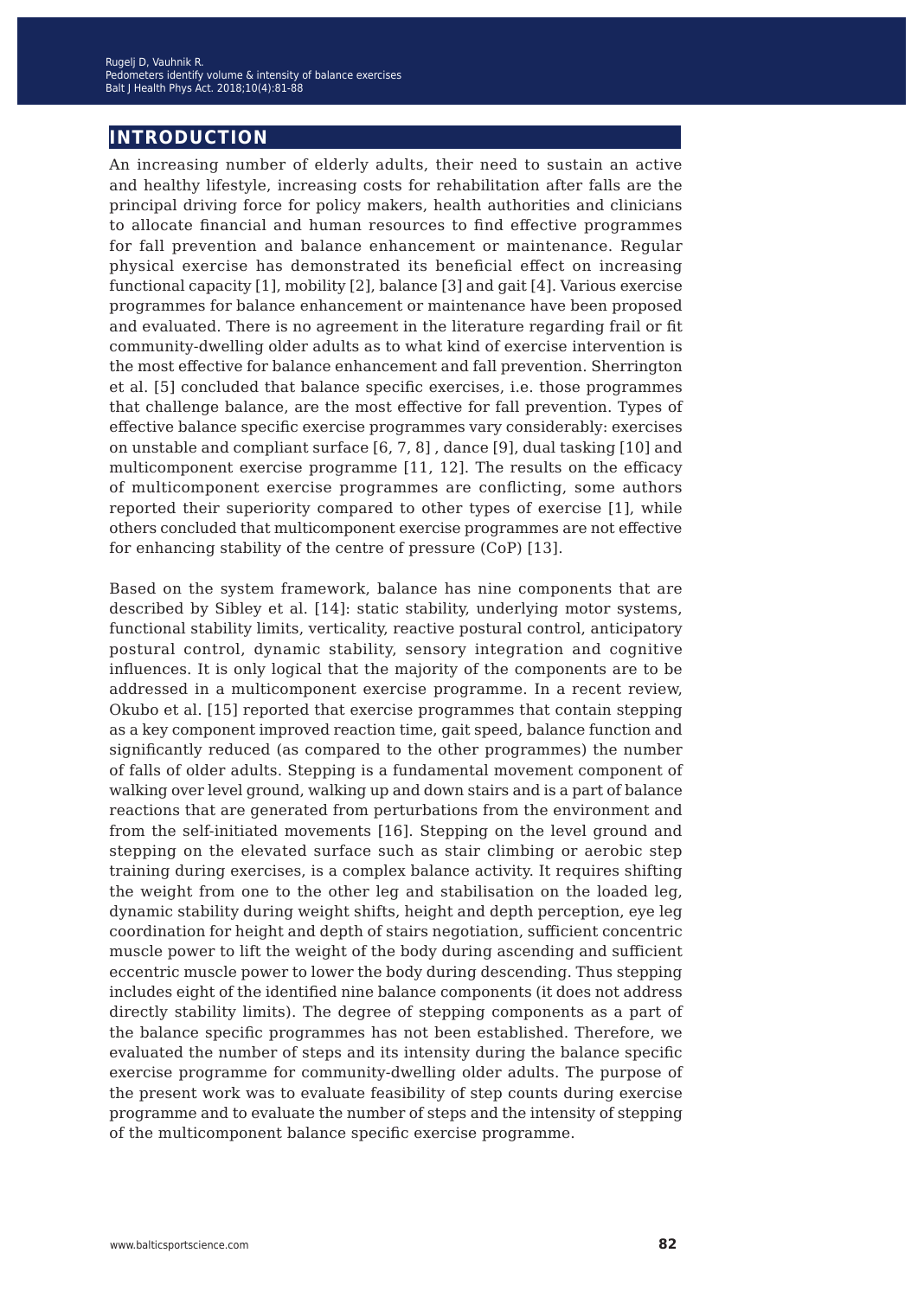### **material and methods**

#### **participants**

Thirty-one older adults participated in the study. The group consisted of 29 females and 2 males; one person was excluded from analysis (younger than 60 years). Thirty participants remained for the final analysis. The sample characteristics are presented in Table 1. The balance function of the participants was assessed with: the Timed up and go test [17], the Stepping test [18] and the Functional reach test [19]. Falls were reported during the initial descriptive data gathering. These results are also presented in Table 1. Prior to enrolment, participants were informed of the purpose and procedures of the study and signed an informed consent. The study was approved by the Slovenian Medical Ethical Committee.

|                                           | Average (SD)    | Range         |
|-------------------------------------------|-----------------|---------------|
| Age (years)                               | $69.7 \pm 6.2$  | $60 - 80$     |
| Height (cm)                               | $163.3 \pm 7.5$ | $150 - 180$   |
| Weight (kg)                               | $67 \pm 12$     | $52 - 90$     |
| BMI                                       | $25.9 \pm 4.1$  | $33.6 - 19.9$ |
| Timed up and go test (seconds)            | $7.5 \pm 1$     | $5.1 - 9.5$   |
| Stepping test (steps)                     | $16.6 \pm 2.8$  | $9.5 - 23$    |
| Functional reach (centimetres)            | $31.7 \pm 6.7$  | $14 - 43$     |
| Number of reported falls in past 6 months |                 |               |

Table 1 Descriptive characteristics of the sample  $(N = 30)$ 

#### **instrumentation**

The number of steps was acquired with StepWatch™ (Cyma, Mountlake Terrace, WA, USA) pedometers. The StepWatch 3.1 software was used for data processing. The StepWatch™ system is valid and reliable for the group of older adults (ICC =  $0.84$ ), and its accuracy was reported at 96% [20] and was found to be reliable at different walking speeds [21].

#### **procedure**

The measurements took place between November and December and included 11 consecutive training units. One StepWatch device was fixed above the ankle of the physiotherapist who was the exercise conductor. In each session three StepWatch devices were also worn by three randomly chosen participants; therefore, during 11 training units each participant wore the StepWatch at least once. Each unit of the exercise programme lasted for one hour. To address the majority of the balance components in one unit of the programme, the programme was divided into the three parts. The first part consisted of warming up of the upper body and upper extremities in a standing position with constant stepping followed by aerobic stepping. The second part consisted of mat activities. These two parts corresponds to approximately half of the unit time. The third part was circuit training with minimum of three stops followed by learning of dance choreography. The stepping component, volitional stepping as well as reactive stepping was part of the first and the third part of the programme. The programme was kept constant during the monitoring period.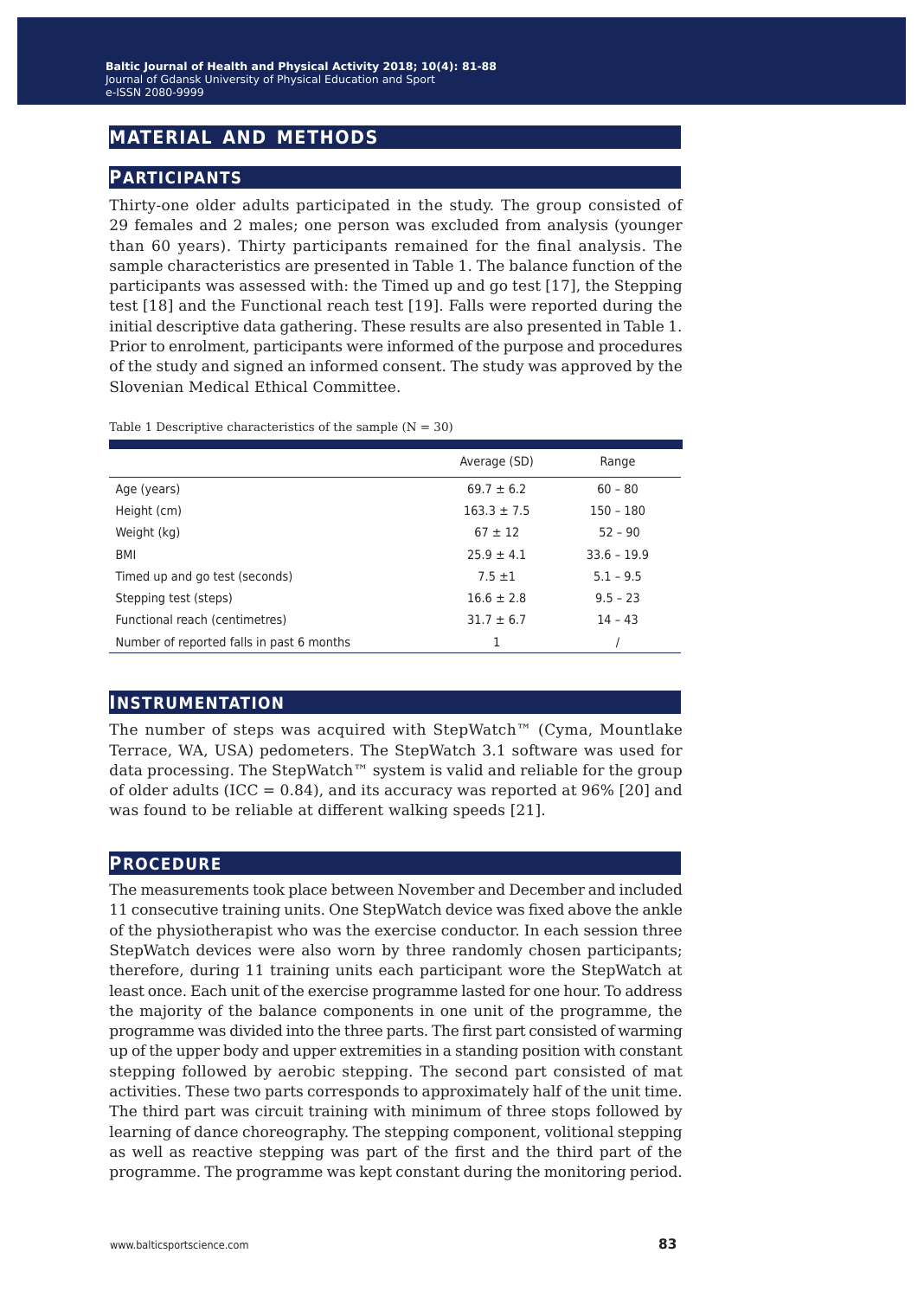Our operational definition for the multicomponent exercise was to address various components of balance (static stability, underlying motor systems, functional stability limits, verticality, reactive postural control, anticipatory postural control, dynamic stability, sensory integration and cognitive influences) and followed the system model [22]. The concept was described elsewhere [23]; however, since the description is not in the English language, the short description is presented here. The balance-specific exercise programme is organized as a multicomponent programme and all the above mentioned balance components were addressed with:

• exercises that enhance the musculoskeletal system – flexibility, muscle strength, etc.);

• exercises that facilitate the development of neuromuscular synergies (the centre of gravity (CoG) control, changing the CoG position in all directions to promote safe transitions between different positions, shifting the CoG to the limits of the supporting surface, unexpected perturbations and reaction time);

• exercises that facilitate the development of sensory strategies (alteration of sensory flow from the supporting surface and visual and vestibular systems, rotation of the head and body around the vertical axis to elicit the vestibulo-ocular response, standing and walking on a hard and soft surface to evoke anticipatory postural adjustments and reaction stepping);

- exercises that increase the cognitive load (attention and dual tasking, simultaneous performance of a motor and cognitive task or two motor tasks);
- exercises that facilitate stability during volitional movements (anticipatory postural adjustments, core and extremities stability);
- exercises that emphasise adaptation to environmental constraints (obstacle avoidance and walking over obstacles or on a narrow path which requires more hip control and enhances hip strategy training).

#### **statistical analysis**

The Statistical Package for Social Sciences (SPSS 24, SPSS Inc., Chicago, IL USA) package was used for descriptive statistics. To normalize the number of steps in the first part of the exercise units, the step count of the physiotherapist served as a reference value for calculation of the ratio of steps between the therapist who conducted the exercise unit and the three participants. This ratio expressed as percentage was then further analysed and is presented in the results section.

#### **results**

In the eleven consecutive exercise sessions, the average recorded number of steps per unit by participants was  $1100.2 \pm 215.4$  and the average number of steps performed by the unit conductor (physiotherapist) was  $1247.5 \pm 139.3$ . The further analysis is presented for the three consecutive parts of the balance specific exercise programme (Table 2). The highest step count was in the first part 665.7  $\pm$ 192.7, followed by circuit training 374.9  $\pm$ 112.9. As expected, the lowest number of steps was recorded during mat activities (Table 2). In the first part, the ratio between the therapist who conducted the training and the participants was  $0.96 \pm 0.3$ .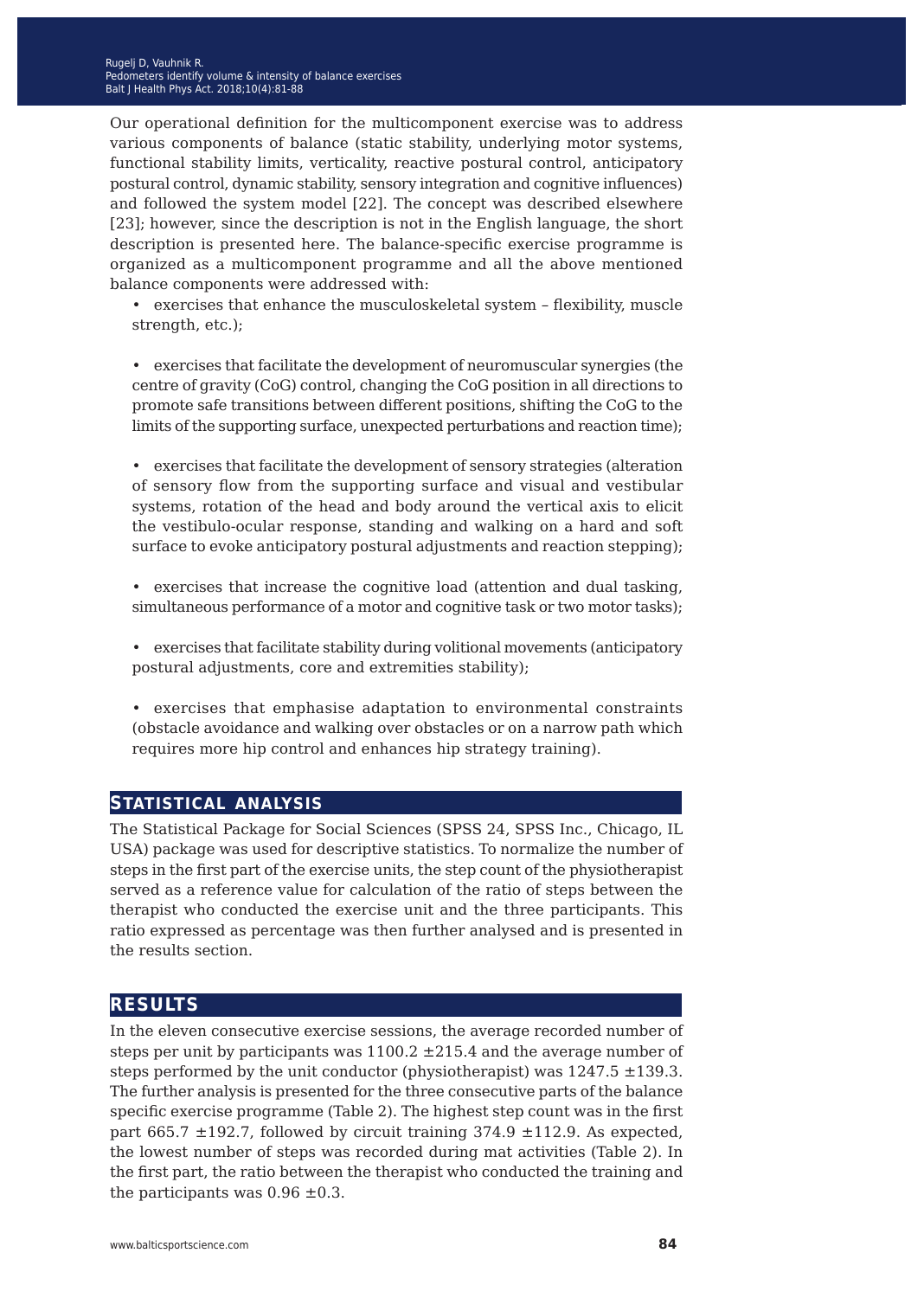The intensity of stepping through the whole unit was divided into three levels (as defined by StepWatch software): the low level (less than 15 steps per minute) lasted  $9.9 \pm 3.9$  % of the unit time, moderate (between 16-40 steps per minute) lasted  $45.9 \pm 14.2$  % of unit time, and a high level of activity (more than 40 steps per minute) lasted  $43.6 \pm 16.6$ % of unit time.

Table 2 Step counts, minutes per unit and percentage of steps for the three parts of balance specific exercise programme  $(N = 30)$ 

|                                                | First part (warming up<br>and aerobic stepping) | Second part<br>(mat activities) | Third part (circuit<br>training and dance) |
|------------------------------------------------|-------------------------------------------------|---------------------------------|--------------------------------------------|
| Number of steps                                | $665.7 + 192.7$                                 | $59.6 \pm 19.7$                 | $374.9 \pm 112.9$                          |
| Minutes of the unit                            | $14.3 \pm 3.2$                                  | $20 \pm 4.9$                    | $25 \pm 5.1$                               |
| Percentage steps of<br>the whole training unit | $59.8 \pm 9.0$                                  | 5.6 $\pm 2.6$                   | $34.6 \pm 9.8$                             |

#### **discussion**

The intensity of balance training is difficult to assess properly. In the literature, there is no reported approach for the measurement of the intensity of balance training [24]. Recent recommendation is based on the meta-analysis [24]; however, the authors were not able to establish the volume of a single unit of balance training. For balance programmes where steps are an integral part, step counts could be used to monitor the intensity as well as the volume and progression. Therefore, the purpose of the present work was to evaluate the specific volume and intensity of steps during the multicomponent balance specific exercise programme and to evaluate the feasibility of steps monitoring with ankle placed pedometers. Counting steps during an exercise programme was feasible. The stepping monitors (pedometers) were placed above the participant's ankles; there were no interference of the pedometers with the participants' performance. Based on the previous reliability studies [20], we can conclude that pedometers applied in the ankle region provide a reliable measurement of the volume and intensity during the exercise period. This placement has been reported to be superior and more accurate compared to waist [25] or wrist placement [26]. The results showed that participants performed on average 1100 steps per one unit indicating that this type of exercise programme requires a high dose of stepping.

This number of steps in one exercise unit accounts for 16 percent of daily step counts if the reported average value by Bohannon [27] is considered. Most of the studies reported daily step of persons older than 65 to be on average above 6500 steps per day [27]. He reported that an average number of steps of women over the age of 65 was 6855  $\pm 1674$ . This estimate corresponds to the recommended daily step count of 7000–8000 for healthy older adults [28]. The intensity, as defined by StepWatch software, of the stepping in the described programme was high for 43.6% of the unit time in the first part of the programme, moderate for 45.9% of the unit time during circuit training, and while only 9.9 percent of the whole unit time (mat activities) was in a low intensity range. The recorded 43.6% of unit time was in a high level of activity, which corresponds to 20–30 minutes and reaches the recommended daily time of vigorous activity [29]. However, the intensity of the balance specific programme in its most intensive first part did not reach the cadence of 100 steps per minute and the recommendation of 3000 steps in 30 minutes or 1000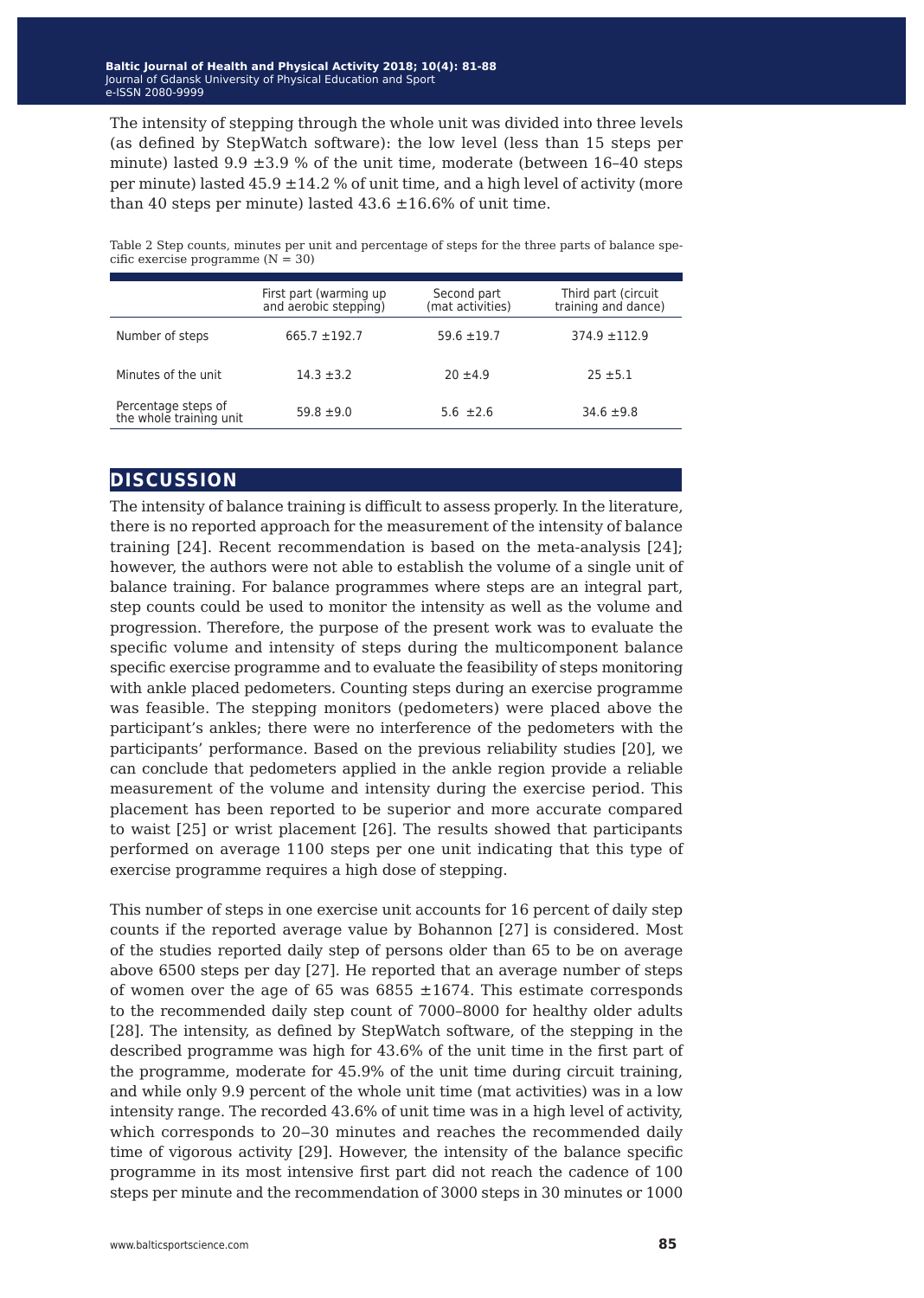steps per 10 minutes [30] was not followed in this programme. The intensity of balance programmes is often low to moderate [5] and still effective for the purpose. For interventions which challenge balance, movements of the centre of mass, narrowing of the base of support and minimising upper limb support need to be facilitated. Additionally we need to point out that the purpose of the exercise programme is primarily balance and not maintenance or increase in aerobic capacity.

On average, the ratio of step counts of the conductor and participants of the given programme unit was 0.96 indicating that the intensity of the first part of the programme was achievable for most of the participants. The volume and the dose could be monitored by the conductor and can be changed according to the progression of the programme (group).

The rationale for monitoring of the steps in a balance specific programme is based on a fact that voluntary stepping interventions reduce falls among older adults by approximately 50% [15], while other types of balance enhancement programmes report up to 39% decrease in the incidence of falls [5]. In our balance specific exercise programme, stepping was found to be an important component and since stepping was found to be the most efficient exercise strategy for fall prevention in the elderly [15], it is reasonable to suggest that our balance specific exercise programme has the potential to be efficient for fall prevention of the community-dwelling older adults. The superiority of the stepping component for fall prevention [15] indicates that balance-challenging programmes with pronounced stepping component should be recommended for fall prevention.

Additional argument for the use of step counts to measure progression is the fact that groups of functionally fit elderly can reach the ceiling of the functional balance measures. For instance, the balance function of the participants in our study was very high, as demonstrated by the Timed Up and Go, Functional reach and Stepping tests. According to the normative data for the elderly persons, their balance was in the range of 60 years old adults; the normative value for the Timed Up and Go test is  $8 \pm 2s$  [31] and for the Step test - 18.7 steps for persons younger than 60 years [32]. Therefore, a type of measure with low ceiling effect is required for monitoring the progression of the fit participants in balance programmes. The use of pedometers offers a simple and reliable means of monitoring the volume and intensity of exercise programs, given the steps are their integral part.

The main limitation of the study is a convenient sample of participants and the low number of pedometers as described in the present work can be considered as a possible source of variability. In future studies each participant should wear an ankle fixed pedometer in several consecutive exercise units to ensure reliability of the acquired data.

#### **conclusions**

Our study showed that the step count was an easy-to-perform method of monitoring the level of activity and the volume of a balance specific exercise programme. Besides, the use of pedometers also allows monitoring the intensity of the programme (i.e. step counts, cadence, and the ratio between high and moderate parts of the programme) as well as provides information for monitoring the progression of the programme or an individual. The concept of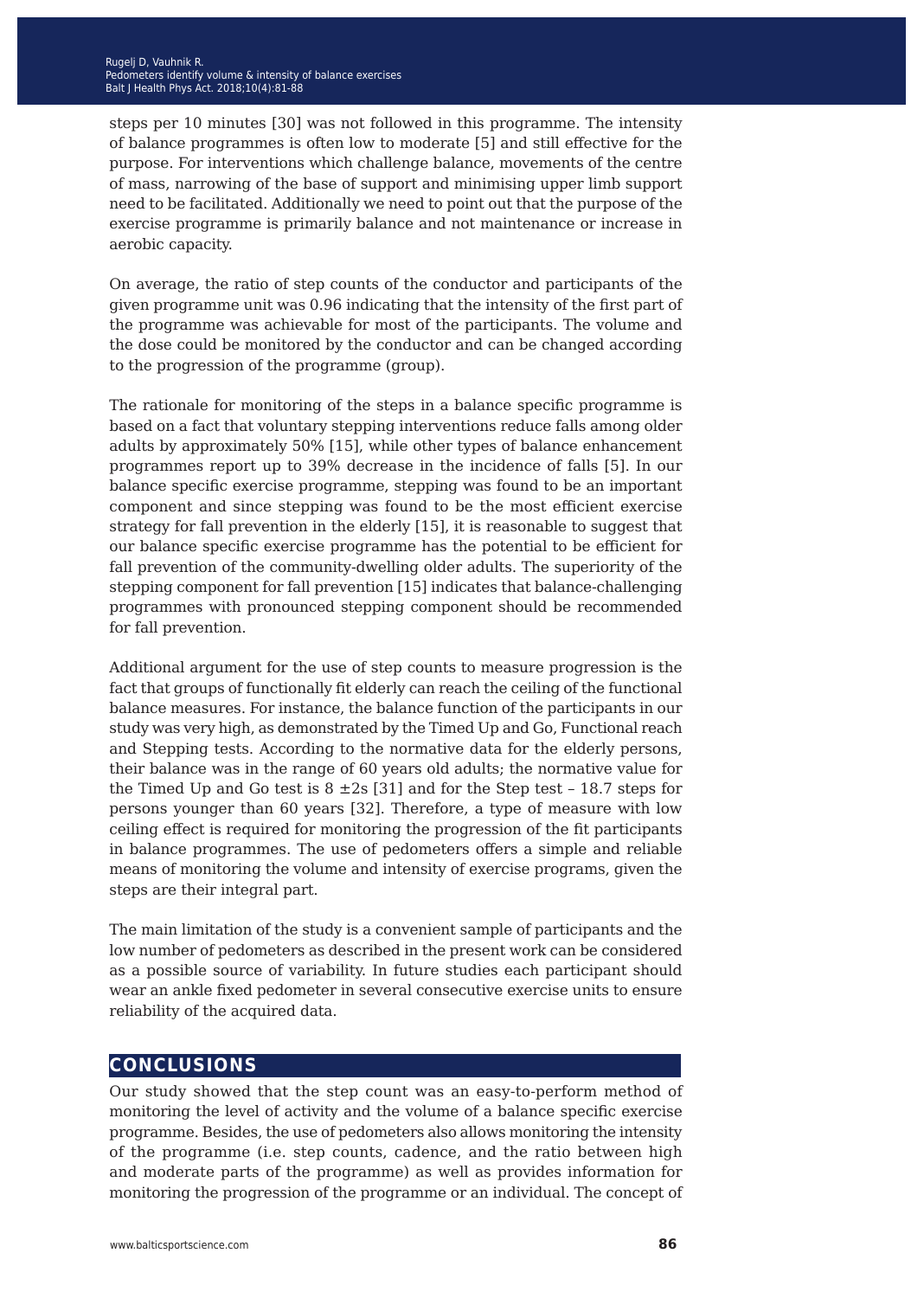multicomponent balance specific exercise programme can be organised in a way to reach a high stepping amount and thus a potential not only for balance improvement that has been previously established in a group of nursing home residents [33] and community dwelling older adults [12], but it has also potential for fall prevention. Namely, only one of the thirty participants reported a fall in the period of 6 months.

#### **references**

- [1] Cadore EL, Rodríguez-Mañas L, Sinclair A, Izquierdo M. Effects of different exercise interventions on risk of falls, gait ability, and balance in physically frail older adults: a systematic review. Rejuvenation Res. 2013;16(2):105-14. <https://doi.org/10.1089/rej.2012.1397>
- [2] Field B, Cochrane T, Davey R, Kinfu Y. Walking up to one hour per week maintains mobility as older women age: findings from an Australian longitudinal study. J Aging Phys Act. 2017;25(2):269-276. <https://doi.org/10.1123/japa.2016-0115>
- [3] Bird M, Hill K, Ball M, Hetherington S, Williams A. The long-term benefits of a multi-component exercise intervention to balance and mobility in healthy older adults. Arch Gerontol Geriatr. 2011;52(2):211-6. <https://doi.org/10.1016/j.archger.2010.03.021>
- [4] Freiberger E, Häberle L, Spirduso WW, Zijlstra GA. Long-term effects of three multicomponent exercise interventions on physical performance and fall-related psychological outcomes in communitydwelling older adults: a randomized controlled trial. J Am Geriatr Soc. 2012;60(3):437-46. [https://](https://doi.org/10.1111/j.1532-5415.2011.03859.x) [doi.org/10.1111/j.1532-5415.2011.03859.x](https://doi.org/10.1111/j.1532-5415.2011.03859.x)
- [5] Sherrington C, Michaleff ZA, Fairhall N, Paul SS, Tiedemann A, Whitney J, Lord SR. Exercise to prevent falls in older adults: an updated systematic review and meta-analysis. Br J Sports Med. 2017;51(24):1750-1758.<https://doi.org/10.1136/bjsports-2016-096547>
- [6] Granacher U, Gruber M, Gollhofer A. Auswirkungen von sensomotorischem Training auf die posturale Kontrolle älterer Männer [The impact of sensorimotor training on postural control in elderly men]. Dtsch Z Sportmed. 2009;60(12): 387-93. German.
- [7] Hirase T, Inokuchi S, Matsusaka N, Okita M. Effects of a balance training program using a foam rubber pad in community-based older adults. J Geriatr Phys Ther. 2015;38(2):62-70. [https://doi.](https://doi.org/10.1519/JPT.0000000000000023) [org/10.1519/JPT.0000000000000023](https://doi.org/10.1519/JPT.0000000000000023)
- [8] Aman JE, Elangovan N, Yeh I, Konczak J. The effectiveness of proprioceptive training for improving motor function: a systematic review. Front Hum Neurosci. 2015;8:1075. [https://doi.org/10.3389/](https://doi.org/10.3389/fnhum.2014.01075) [fnhum.2014.01075](https://doi.org/10.3389/fnhum.2014.01075)
- [9] Fernández-Argüelles EL, Rodríguez-Mansilla J, Antunez LE, Garrido-Ardila EM, Muñoz RP. Effects of dancing on the risk of falling related factors of healthy older adults: a systematic review. Arch Gerontol Geriatr. 2015;60(1):1-8. <https://doi.org/10.1016/j.archger.2014.10.003>
- [10] Agmon M, Belza B, Nguyen HQ, Logsdon R, Kelly VE. A systematic review of interventions conducted in clinical or community settings to improve dual-task postural control in older adults. Clin Interv Aging. 2014;9:477-92.<https://doi.org/10.2147/CIA.S54978>
- [11] Shubert TE. Evidence-based exercise prescription for balance and falls prevention. J Geriatr Phys Ther. 2011;34(3):100-8.<https://doi.org/10.1519/JPT.0b013e31822938ac>
- [12] Rugelj D, Tomšič M, Sevšek F. Do fallers and nonfallers equally benefit from balance specific exercise program? A pilot study. Biomed Res Int. 2013;2013:753298.<https://doi.org/10.1155/2013/753298>
- [13] Low DC, Walsh GS, Arkesteijn M. Effectiveness of exercise interventions to improve postural control in older adults: a systematic review and meta-analyses of centre of pressure measurements. Sports Med. 2017;47(1):101-112.<https://doi.org/10.1007/s40279-016-0559-0>
- [14] Sibley KM, Beauchamp MK, Ooteghem KV, Straus SE, Jaglal SB. Using the systems framework for postural control to analyze the components of balance evaluated in standardized balance measures: a scoping review. Arch Phys Med Rehabil. 2015;96(1):122-132.e29.<https://doi.org/10.1016/j.apmr.2014.06.021>
- [15] Okubo Y, Schoene D, Lord SR. Step training improves reaction time, gait and balance and reduces falls in older people: a systematic review and meta-analysis. Br J Sports Med. 2017;51(7):586-593. <https://doi.org/10.1136/bjsports-2015-095452>
- [16] Horak FB. Postural orientation and equilibrium: what do we need to know about neural control of balance to prevent falls? Age Ageing. 2006;35 Suppl 2:ii7-ii11.<https://doi.org/10.1093/ageing/afl077>
- [17] Podsiadlo D, Richardson S. The Timed "Up & Go": a test of basic functional mobility for frail elderly persons. J Am Geriatr Soc. 1991 Feb;39(2):142-8.<https://doi.org/10.1111/j.1532-5415.1991.tb01616.x>
- [18] Mercer V, Freburger JK, Chang S, Purser JL. Step Test scores are related to measures of activity and participation in the first 6 months after stroke. Phys Ther. 2009;89(10):1061-71. [https://doi.](https://doi.org/10.2522/ptj.20080368) [org/10.2522/ptj.20080368](https://doi.org/10.2522/ptj.20080368)
- [19] Duncan PW, Weiner DK, ChandlerJ, Studenski S. Functional reach: a new clinical measure of balance. J Gerontol. 1990;45(6):M192-7. <https://doi.org/10.1093/geronj/45.6.M192>
- [20] Resnick B, Nahm ES, Orwig D, Zimmerman SS, Magaziner J. Measurement of activity in older adults: reliability and validity of the Step Activity Monitor. J Nurs Meas. 2001;9(3):275-90. [https://](https://doi.org/10.1891/1061-3749.9.3.275) [doi.org/10.1891/1061-3749.9.3.275](https://doi.org/10.1891/1061-3749.9.3.275)
- [21] Karabulut M, Crouter SE, Bassett DR. Comparison of two waist-mounted and two ankle-mounted electronic pedometers. Eur J Appl Physiol. 2005;95(4):335-43. [https://doi.org/10.1007/s00421-005-](https://doi.org/10.1007/s00421-005-0018-3) [0018-3](https://doi.org/10.1007/s00421-005-0018-3)